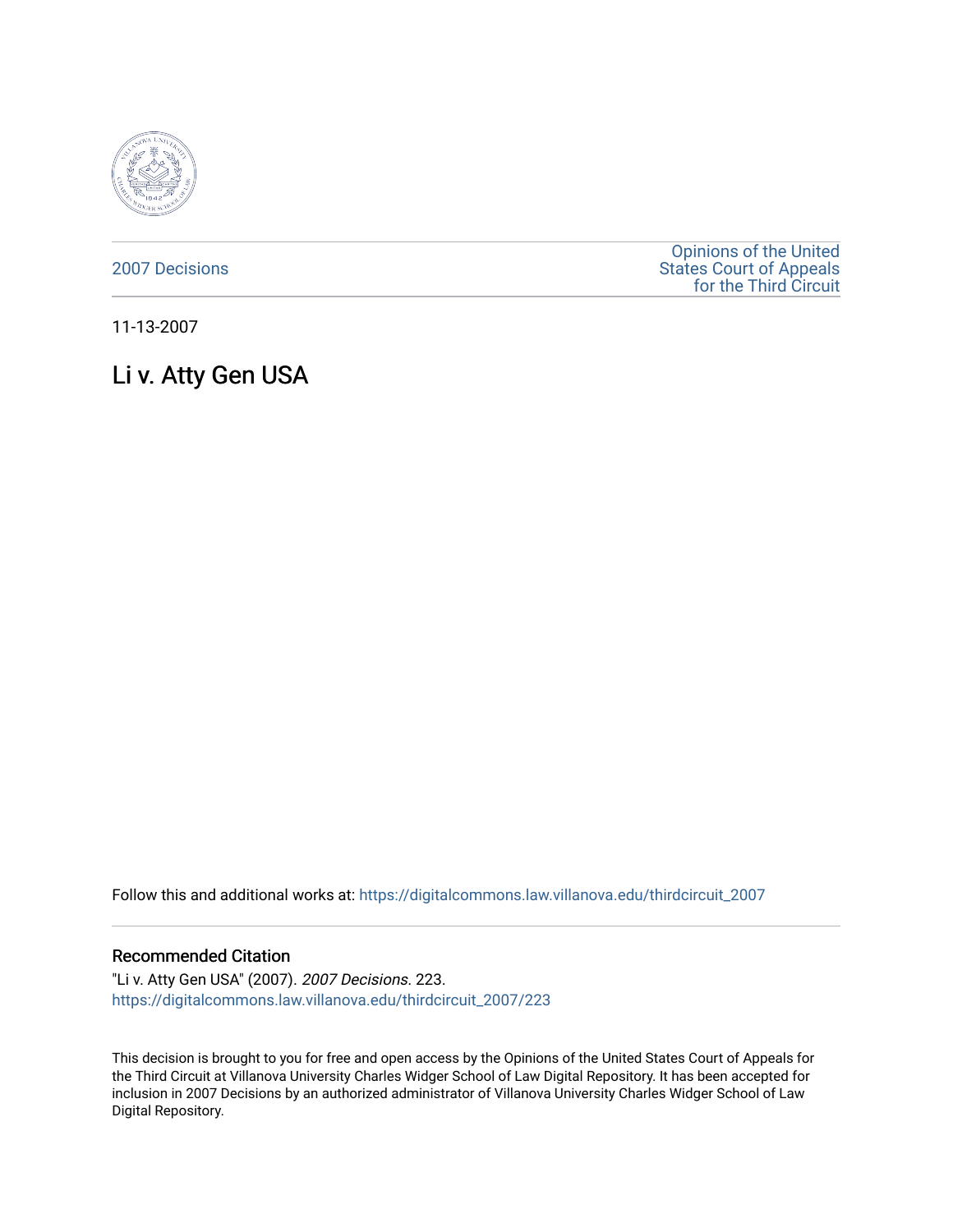# **NOT PRECEDENTIAL**

# UNITED STATES COURT OF APPEALS FOR THE THIRD CIRCUIT

 $\overline{a}$ 

 $\overline{a}$ 

 $\overline{a}$ 

 $\overline{a}$ 

 $\overline{a}$ 

 $\overline{a}$ 

 $\overline{a}$ 

No. 06-3427

# XIU CAI LI, Petitioner

v.

# ATTORNEY GENERAL OF THE UNITED STATES

PETITION FOR REVIEW OF A DECISION OF THE BOARD OF IMMIGRATION APPEALS Agency No. A95-673-377 Immigration Judge: Charles M. Honeyman

Submitted Under Third Circuit LAR 34.1(a) September 28, 2007

Before: McKEE, BARRY, and FISHER, Circuit Judges

(Opinion Filed: November 13, 2007)

#### OPINION

BARRY, Circuit Judge

**I.**

Petitioner Xiu Cai Li seeks review of a final order of the Board of Immigration

Appeals ("BIA") affirming the Immigration Judge's ("IJ") order denying her application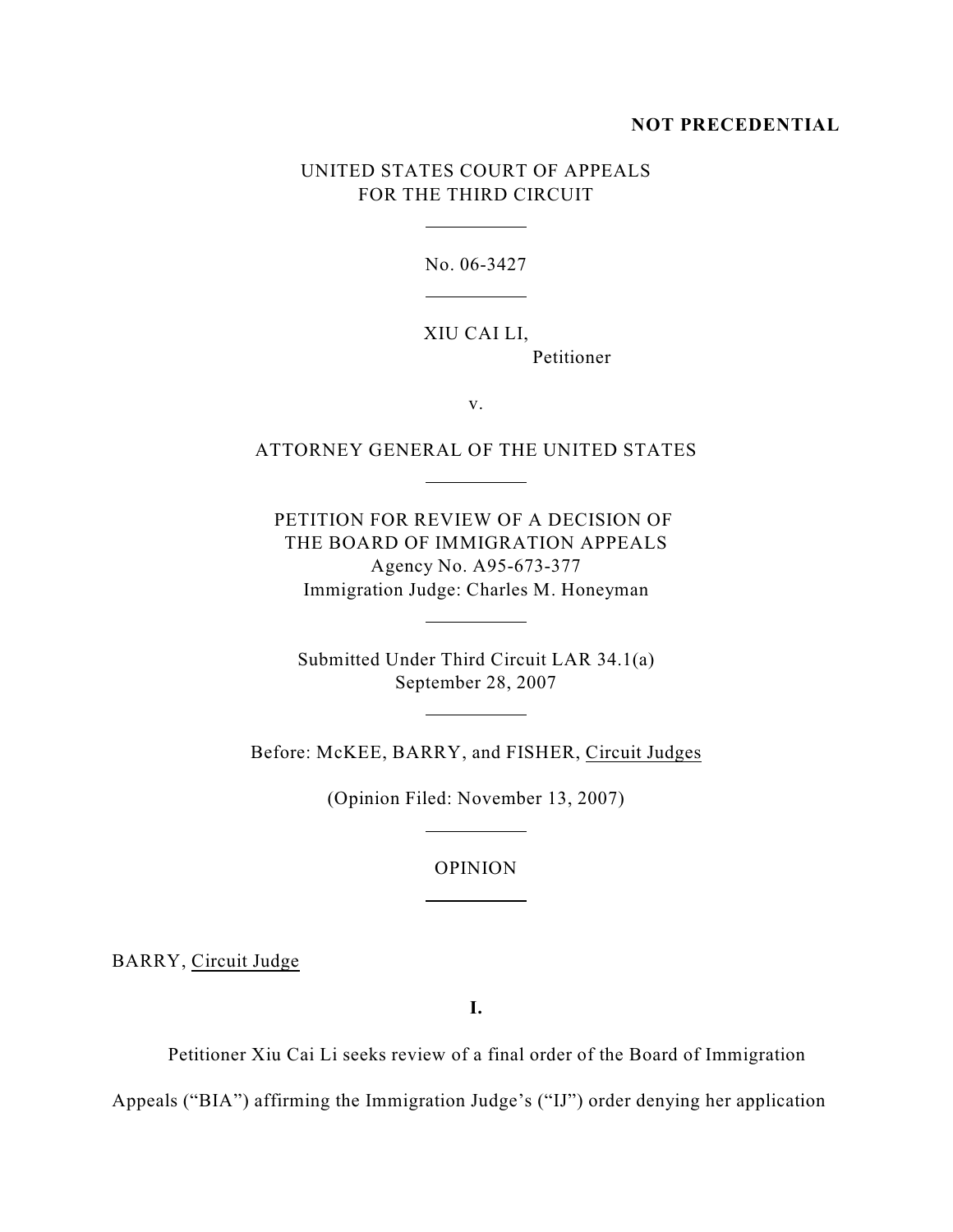for asylum, withholding of removal, and relief under the Convention Against Torture ("CAT"). We have jurisdiction under  $8$  U.S.C.  $\S$  1252. Where, as here, the BIA affirms and adopts the IJ's decision without opinion, we review the decision of the IJ. Xia Yue Chen v. Gonzales, 434 F.3d 212, 216 (3d Cir. 2005). We will deny the petition for review.

#### **II.**

The procedural history and facts of this case are well known to the parties, and need not be reprised in any detail. Simply stated, Li, a citizen of the People's Republic of China, entered the United States without documentation on August 11, 2004. She was served with a Notice to Appear charging that she was inadmissible as an immigrant not in possession of valid entry documents in violation of section  $212(a)(7)(A)(i)(I)$  of the Immigration and Nationality Act ("INA"), 8 U.S.C. § 1182(a)(7)(A)(i)(I). Li conceded the charge.

On February 2, 2005, Li filed an application for asylum and withholding of removal based on political opinion and membership in a particular social group, and for protection under the CAT. At a February 14, 2005 hearing before the IJ, she testified that shortly after her grandfather became ill, she called her aunt, who told her about Xiang Gong, a meditative Chinese practice known to have healing effects, and sent her materials concerning its teachings. Li and her family began to practice Xiang Gong, and her grandfather's health improved. In February and March of 2004, she and her family began to tell friends and neighbors about the "good news" of Xiang Gong. In April 2004, while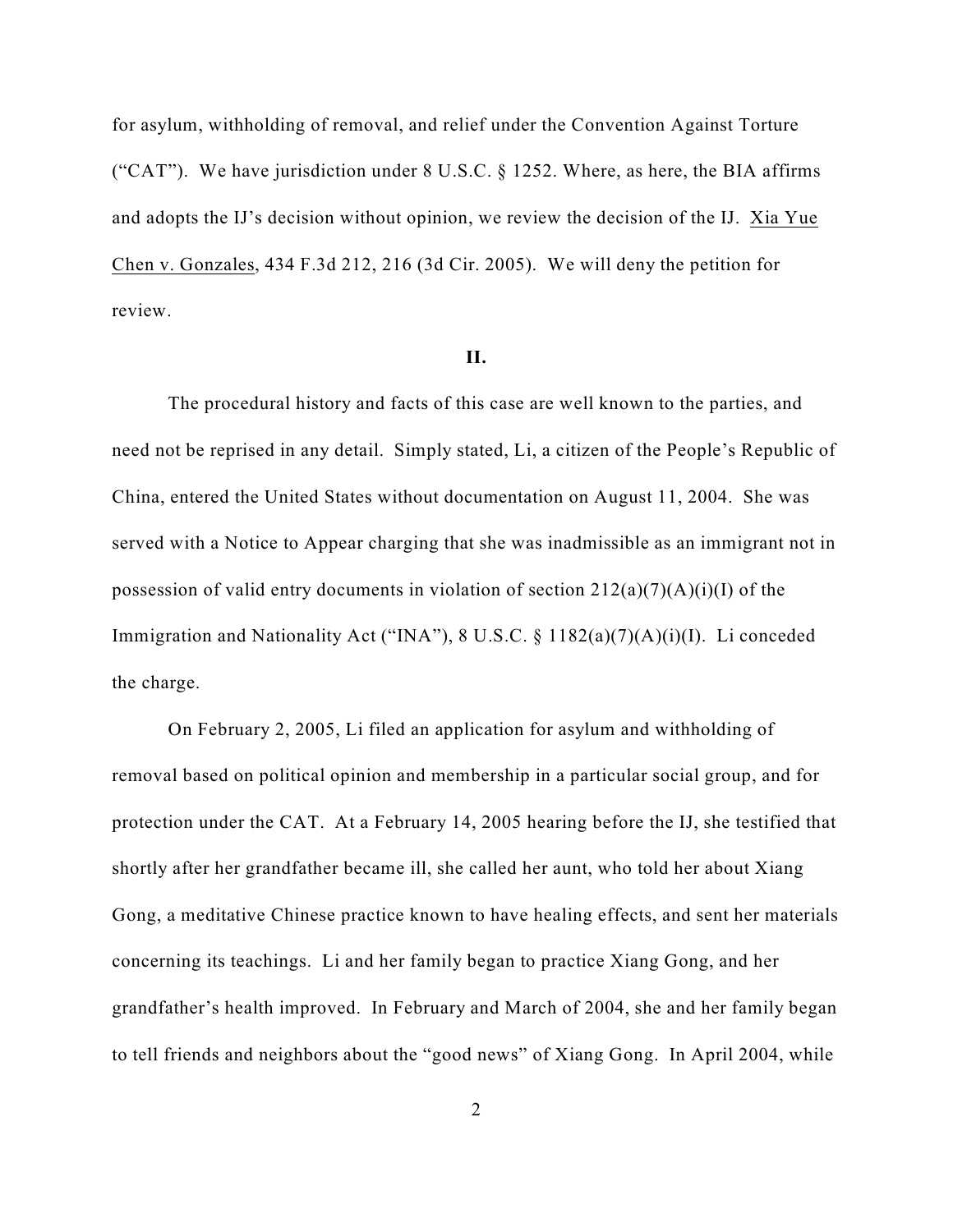Li was away from home, the police arrested her parents, siblings, and her cousin's wife, who was pregnant with her third child. Li's parents were beaten and interrogated and forced to renounce Xiang Gong. Her cousin's wife was fined 15,000 RMB and a forced abortion was performed. Upon learning of these events, Li hid at her uncle's house. Believing she would be safer, Li's family sent her out of the country.

On February 14, 2005, the IJ, in an oral decision, denied Li's application and ordered her removed, concluding that, aside from separate burden of proof issues, a "plethora of credibility problems" warranted an adverse credibility finding. (A.R. 75-76.) The IJ found that Li's application contained omissions and inconsistencies and that there were discrepancies between the application and her testimony, with her explanations "implausible." By order dated June 19, 2006, the BIA adopted and affirmed the IJ's decision, found that the adverse credibility determination was not clearly erroneous, and dismissed the appeal. Li now petitions for review, arguing that the adverse credibility determination was not supported by substantial evidence and that she not only has a wellfounded fear of persecution were she to be returned to China, but that it is more likely than not that her life or freedom would be threatened, including by torture, because of her participation in the practice of Xiang Gong. $<sup>1</sup>$ </sup>

Li understandably does not renew the claim she made to the IJ that she was approaching <sup>1</sup> "marriage age" and might get married at some point in the future, thus facing – after she had one child – an IUD insertion or sterilization.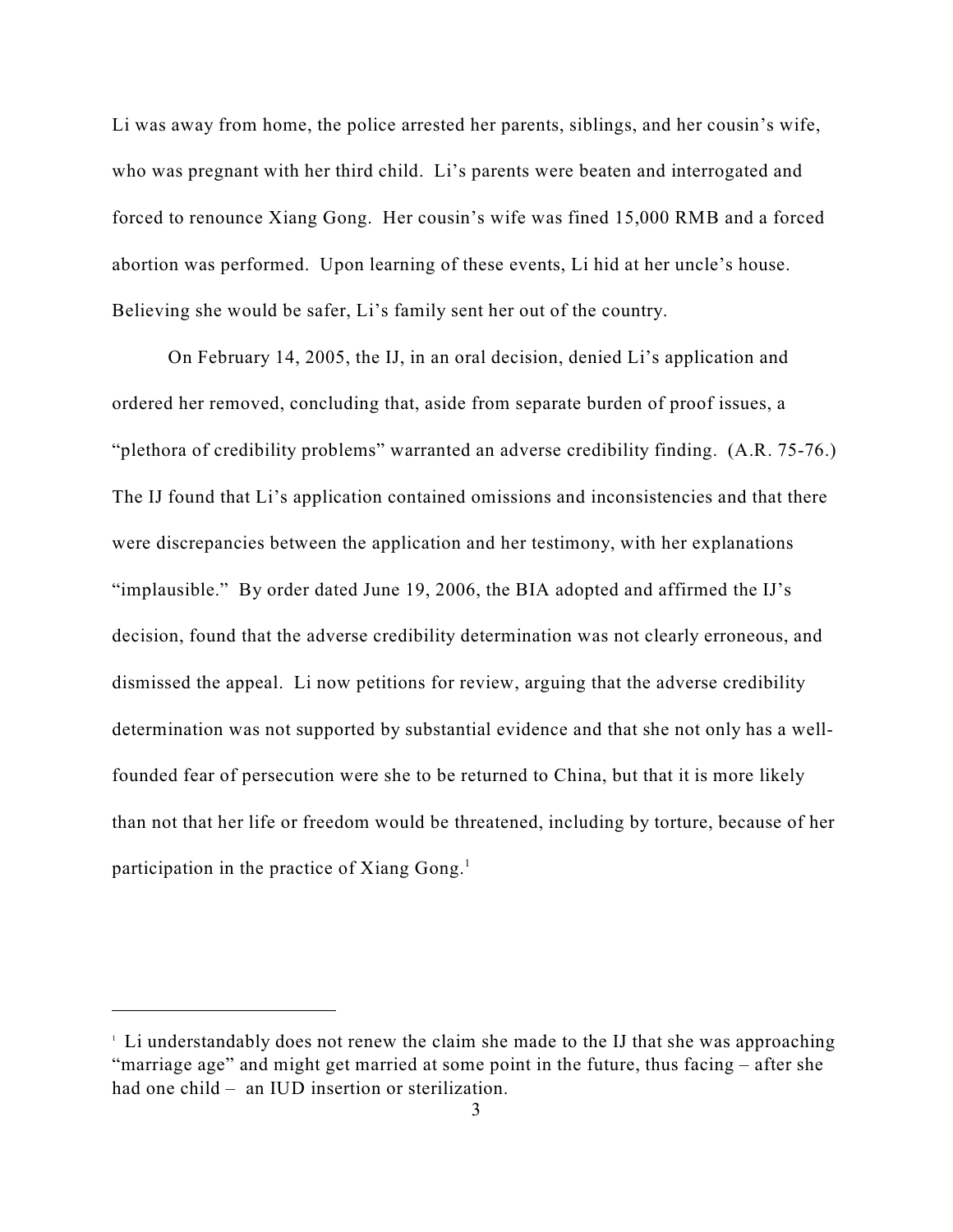#### **III.**

An alien may qualify for asylum if he or she can demonstrate "past persecution or a well-founded fear of persecution on account of race, religion, nationality, membership in a particular social group, or political opinion." INA § 208(b)(1), 8 U.S.C.  $1101(a)(42)(A)$ . To be eligible for withholding of removal, the applicant must establish a "clear probability" that his or her life or freedom would be threatened in the proposed country of removal. He Chun Chen v. Ashcroft, 376 F.3d 215, 223 (3d Cir. 2004). To obtain relief under the CAT, an applicant must demonstrate that it is more likely than not that he or she will be tortured in that country. 8 C.F.R. § 208.16.

We review the decisions of immigration judges, including adverse credibility determinations, under the substantial evidence standard, which requires us to ascertain "whether the determination is supported by evidence that a reasonable mind would find adequate." Dia v. Ashcroft, 353 F.3d 228, 249 (3d Cir. 2003) (en banc). It is a high standard. Only "if no reasonable fact finder could make that finding on the administrative record" will the finding not be supported by substantial evidence. Id. An IJ's adverse credibility determination must be based on "specific, cogent reason[s]," and "not on speculation, conjecture, or otherwise unsupported personal opinion[s]." Id. at 250. "Minor discrepancies that do not go to the 'heart of the . . . claim' do not merit an adverse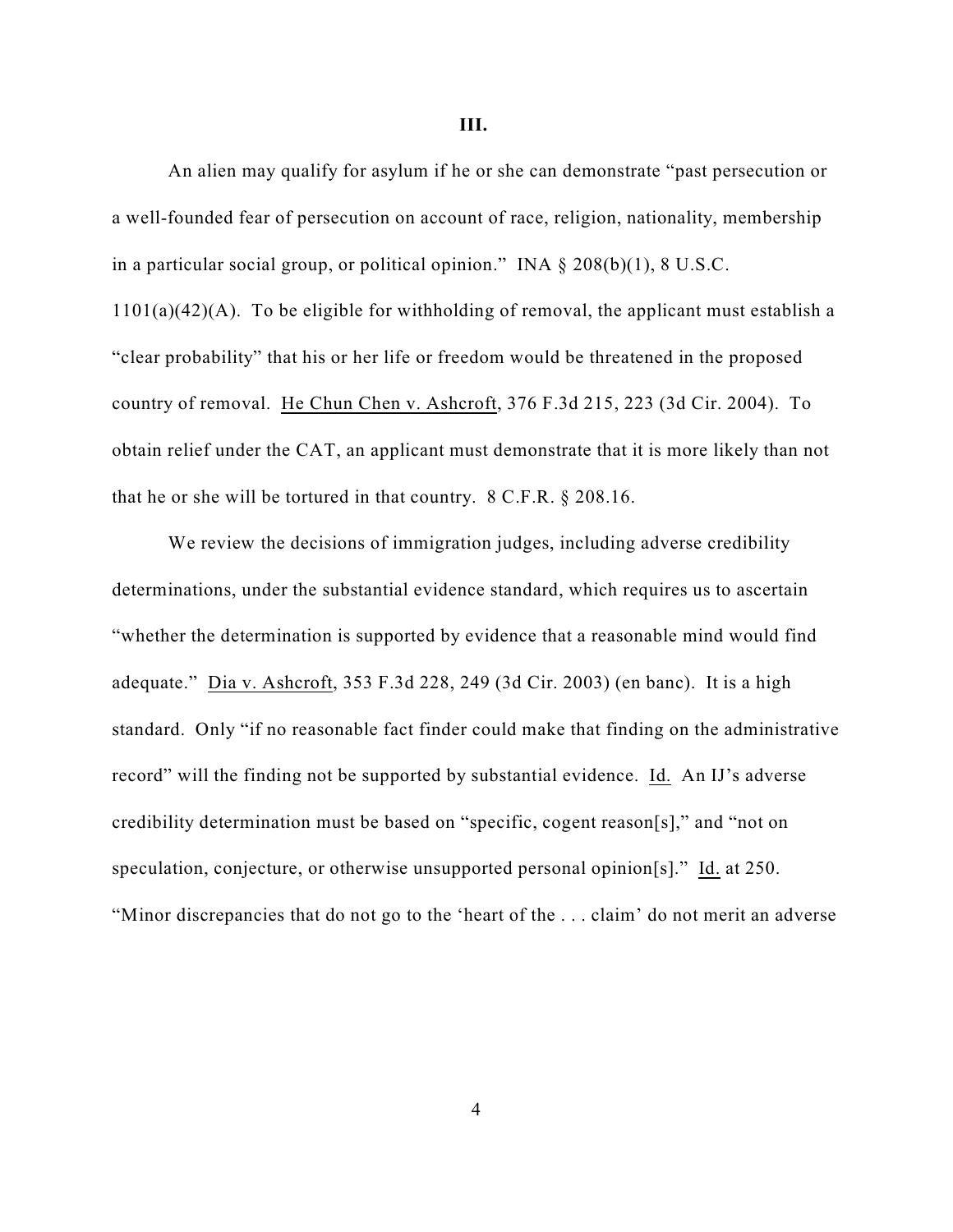credibility finding," Gabuniya v. Att'y Gen., 463 F.3d 316, 321 (3d Cir. 2006) (ellipses in original). $<sup>2</sup>$ </sup>

#### **IV.**

The IJ found that Li had failed to meet her burden of proof, primarily resting that conclusion on an adverse credibility determination. Although it seems, at least to us, that certain of the problems the IJ identified in support of the adverse credibility determination were minor in the extreme, substantial evidence nonetheless supported that determination.

We begin with what we believe to be the more minor problems. For one, Li's

application states:

The police threatened my parents . . . . They demanded my parents to sign letters stating they would renounce the heretical beliefs and not disturb the people around with superstition. They also demanded a fine of 15,000 RMB due to my cousin's wife being discovered.

(A.R. 317.) When the IJ asked who was fined the 15,000 RMB, Li responded, "My cousin's wife." (A.R. 121.) The IJ then asked why the application seemed to suggest that Li's parents were fined. Li responded: "Application? It should be that my cousin's wife is the one being fined for 15,000." (A.R. 121-122.) Li repeated that it was her cousin's wife that was fined, but that she did not know the exact details because she had heard

<sup>&</sup>lt;sup>2</sup> Applications for asylum, withholding, or other relief from removal made after May 11, 2005 are subject to new standards regarding credibility determinations which allow the factfinder to consider inconsistencies, inaccuracies, and falsehoods in an applicant's statements without regard to whether they "go[] to the heart of the applicant's claim." REAL ID Act of 2005, 8 U.S.C. §§ 1158(b)(1)(B)(iii), 1231(b)(3)(C), 1229a(c)(4)(C). Li filed her application on February 2, 2005 and is subject to the INA prior to the amendments.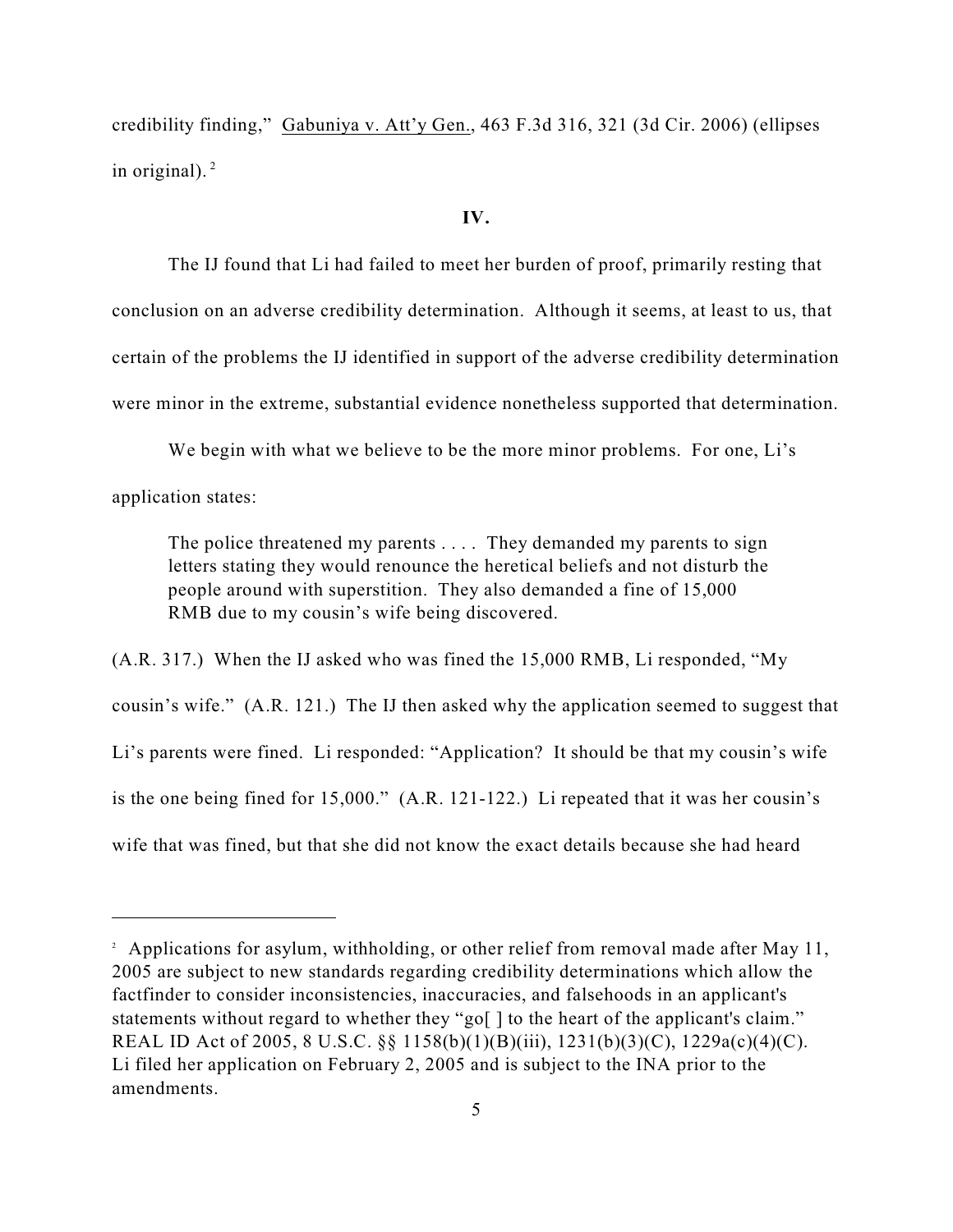about this from her father. The IJ concluded that this testimony was inconsistent with the application and was a "significant credibility factor." (A.R. 76.)

To be sure, the testimony appears inconsistent with the application but we do not understand what was so "significant" about it in terms of Li's credibility even if the application was, as the IJ said, prepared by current counsel rather than a non-attorney community preparer. Whether her cousin's wife or her parents were fined for the wife's violation of the one-child policy had no bearing on whether Li has a well-founded fear of persecution or would be tortured if returned to China because she practiced Xiang Gong before she fled.

Another problem identified by the IJ which, again, was minor at best, was the omission of Li's siblings' arrest from her application. Li testified, however, that her siblings were detained for only an hour or two for the purpose of "education" and were then released to school. Again, this minor omission did not go to the heart of her claim and, in our view, provides little, if any, support for the adverse credibility determination.

But the decision of the IJ went well beyond these minor difficulties. First, the IJ identified an inconsistency between the application and the supporting affidavit. In the application, Li stated that her aunt sent tapes and books to her family so that they could learn the practice of Xiang Gong, but Li's affidavit stated that she brought the materials to her family. In her testimony, Li tried to explain the inconsistency, unsuccessfully in our view, by stating that because she called her aunt and asked for the materials, she "brought" the materials to her family. It appears to us, as it did to the IJ, that Li was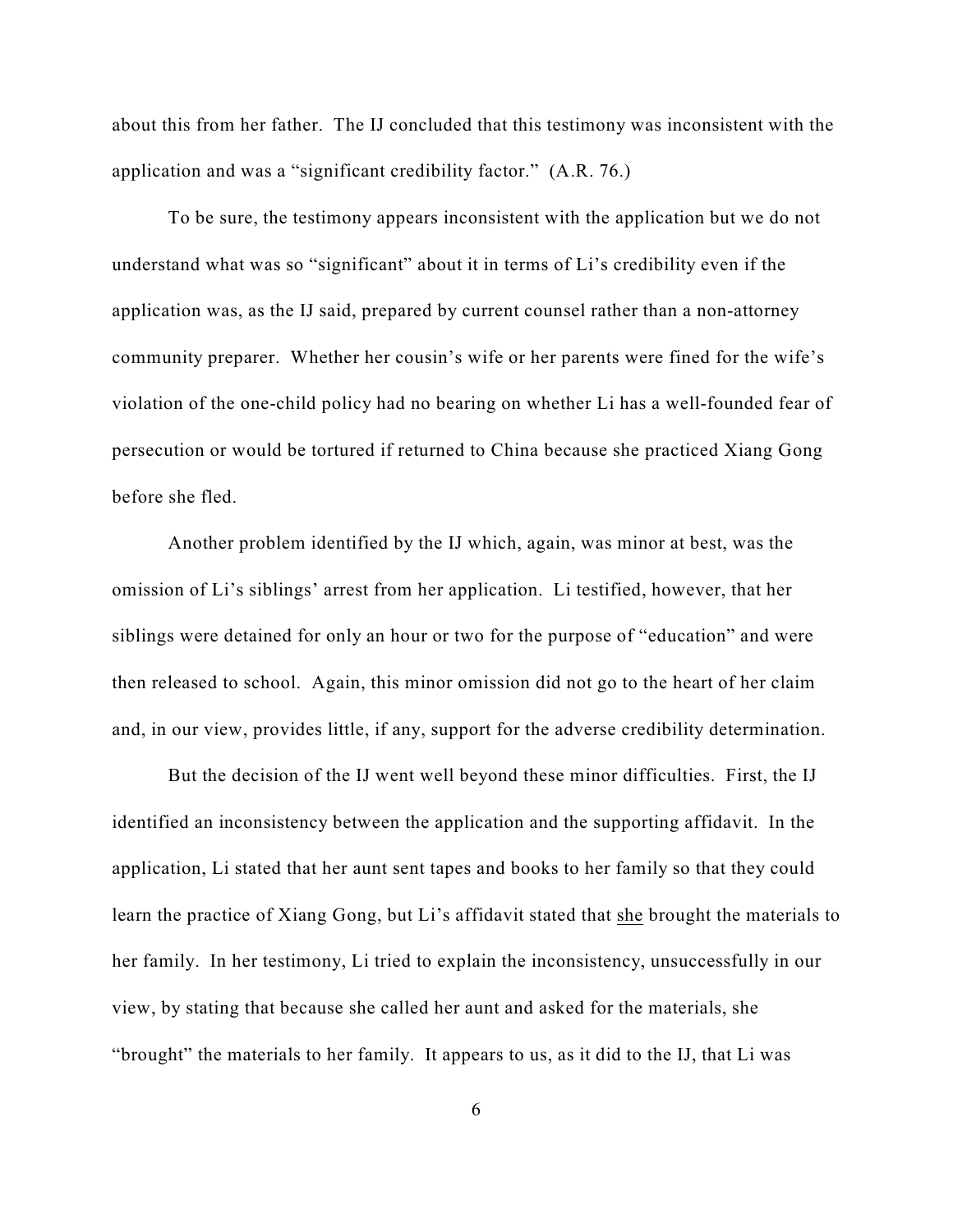attempting to portray herself as the instigator of the family's involvement with Xiang Gong, presumably to make it appear more likely that she would be persecuted if she were to return to China. In this connection, Li also testified that her father told people in the community that she was the one responsible for acquiring the materials. The IJ concluded that, given the Chinese government's view of Xiang Gong, it was "highly suspicious" and "somewhat incredulous" that the family would attempt to pin the blame on Li for acquiring the materials. (A.R. 77.)

The IJ also found an omission from the application that he believed to be significant because it went to the heart of Li's claim. We agree. Li testified that she spoke to her father two months before the hearing. It was during this phone call that her father supposedly told her that the police continued to come to their home and asked the family about her whereabouts. When the IJ asked Li why she failed to include this information in her application (information which even she concedes would "certainly have bolstered the application," Pet. Br. at 17), Li responded only that she failed to do so because the application form was not very detailed. The IJ also noted, importantly, that there is "no evidence," aside from being asked about Li's whereabouts, that after the one incident in April 2004, the family has had any problems whatsoever. This, too, was a "significant credibility factor." (A.R. 77.) It was "implausible," in his view, and even if the rest of her story were true, that the police would focus on Li rather than the heads of the household. At minimum, he believed, she was "embellishing" her claim to make it